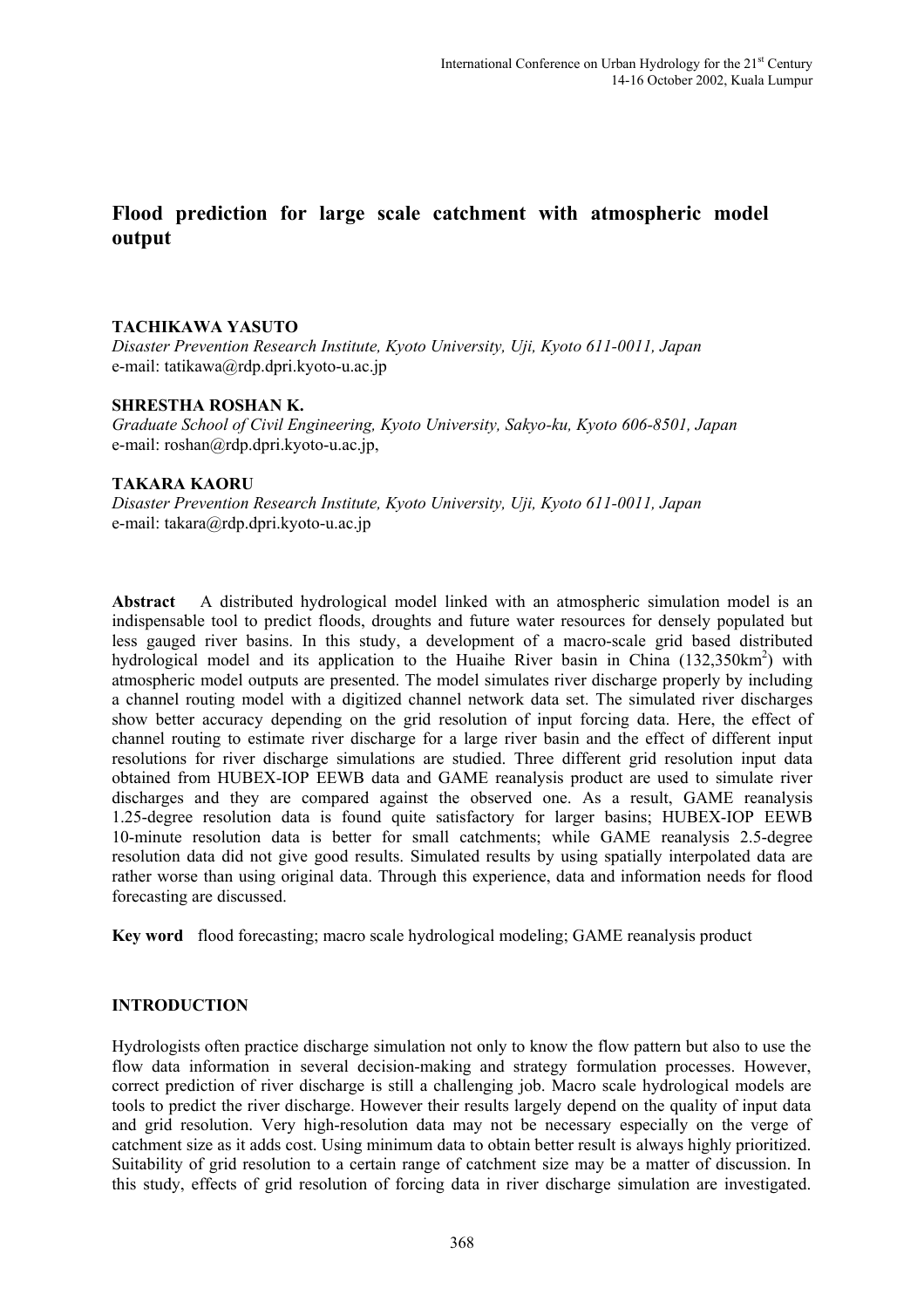Also the performance of the channel routing model developed here is examined, because channel routing has a dominant role on forming a hydrograph especially for large basins.

Basin and sub-basins of the Huaihe River in China are taken as the case to study. Grid precipitation and actual evapotranspiration data are referred from (1) HUBEX IOP EEWB data with 5-minute spatial and 1 hour temporal resolution, (2) GAME reanalysis product (Version 1.1) with 1.25-degree spatial and 6 hour temporal resolution and (3) GAME reanalysis product (Version 1.1) with 2.5-degree spatial and 6 hour temporal resolution for the period from May 1, 1998 to August 31, 1998. The effects of data interpolation in distributed hydrologic simulation are also presented. A brief description of the model and findings for the information needs for flood forecasting of large catchments are presented.

#### **MODEL DESCRIPTION**

A macro-scale grid based distributed hydrological model (Tachikawa *et al*., 2000a, 2000b, 2001) is used here. It simulates water movement following automated procedures like basin partitioning, sub-basin hydrological modeling and linking sub-basin models together to produce a total runoff simulation model with the use of OHyMoS, Object-oriented Hydrological Modeling System (Ichikawa *et al*., 2000). Main features of the model are as follows:

- (a) The model is able to consider exact location and linkage of river segments even within a grid-cell on physical basis to give better flow routing, which has dominant effect on hydrograph.
- (b) Dividing watershed basin into grid-cells according to an atmospheric model, this model incorporates the atmospheric model output into hydrological model effectively. For each grid-cell, a runoff process and a flow routing process are modeled separately before constructing a total runoff simulation system.

In addition, this model considers the channel width in accordance to the catchment coverage.

#### **River network arrangement**

Figure 1 shows the channel network data for the Huaihe River above Bengbu, the outlet of the study area  $(132,350 \text{km}^2)$ . The channel network data is generated from the 1:500,000 scale TPC, Tactical Pilotage Chart, series and the GLOBE, Global Land One-km Base Elevation, data sets.



**Figure 1 Channel network for the Huaihe River. Solid lines show the channel network of the Huaihe River for the upper part of Bengbu.**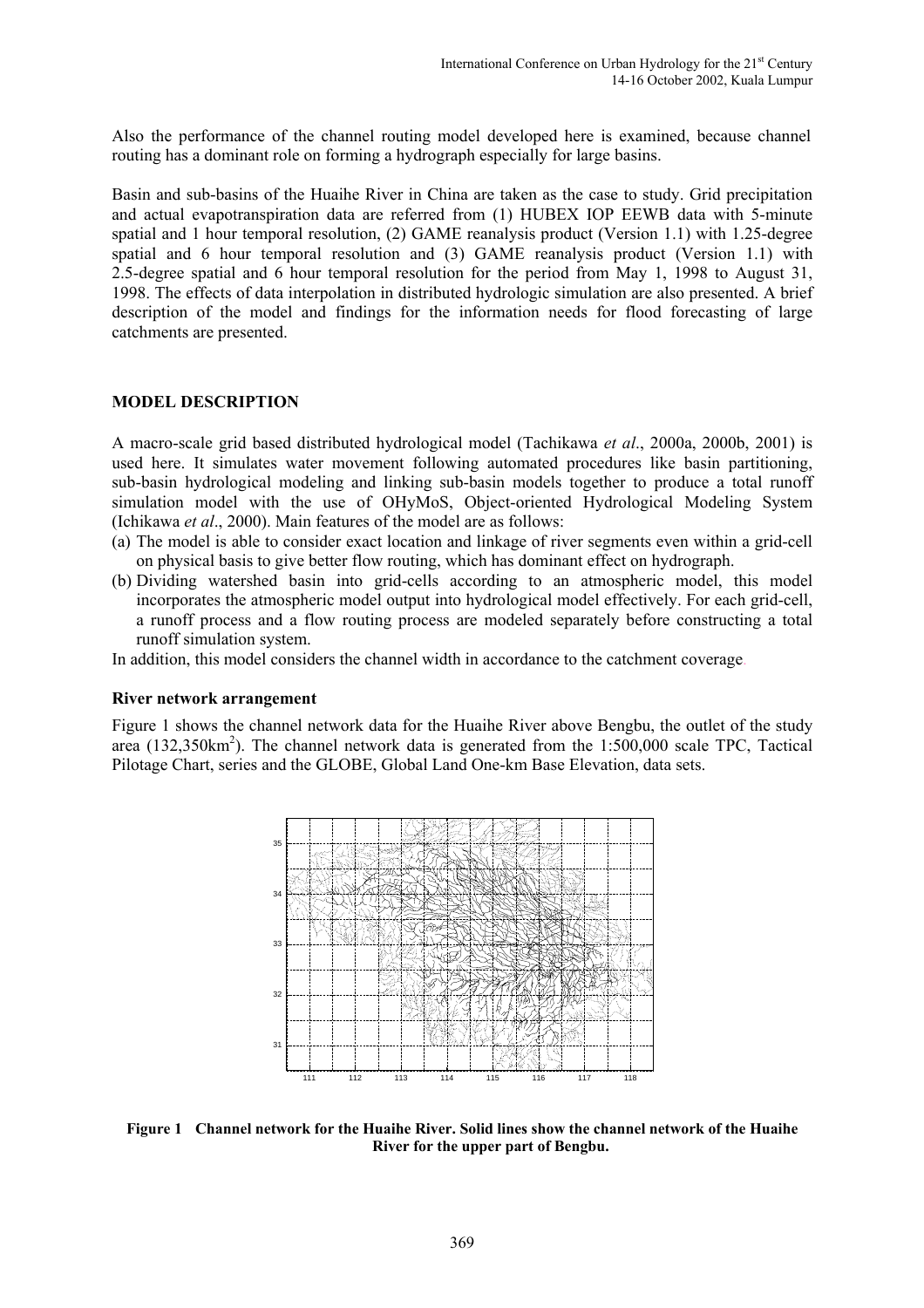

**Figure 2 Division of river network** 

This model rearranges the river network before simulation. 10-minute grid-cell frames divide the existing river network (Figure 1) into piecewise sub-networks and assigns new identity defining an independent sub-network within a grid-cell. Figure 2 displays the process schematically. Existing network data intersects grid-cell frames at points A, B, C, D and E, which is rearranged by dividing at A, B, C, D and E to produce sub-networks within individual grid-cells.

# **Runoff process model (RPM)**

A simple hydrological model (Tachikawa *et al*., 2001) based on Xinanjiang model (Zhao *et al*., 1992) is used for runoff simulation within a grid-cell, which assesses hydrological processes in view of spatial distribution of soil water capacity. The runoff appears only after soil water storage exceeds its capacity to hold. The runoff process model has three model parameters to be identified by hydrological data sets.

# **Flow routing model (FRM)**

A lumped stream kinematic wave model (Shiiba *et al*., 1996) computes river flow within each grid-cell. It assumes river discharge varies linearly along each river segment within a grid-cell at each time step instead of computing discharge for each computational cross-section. If we assume that a shape of cross sections of river segments is a wide rectangle, model parameters of the flow routing model are Manning's roughness coefficient and channel width.

# **Constructing total simulation process**

A total hydrological simulation model (Figure 3) is constructed using functions of OhyMoS (Ichikawa *et al*., 2000) to connect element models with Data sending port (DSP) and Data receiving port (DRP). For each grid-cell, the runoff process model (RPM) receives grid-mean input data (precipitation and evapotranspiration) and calcurates grid-discharge. The flow routing model (FRM) receives the information through its DRP from the RPM and adjacent upper element models (EMs) to compute river discharge to the lower EMs (see Figure 4).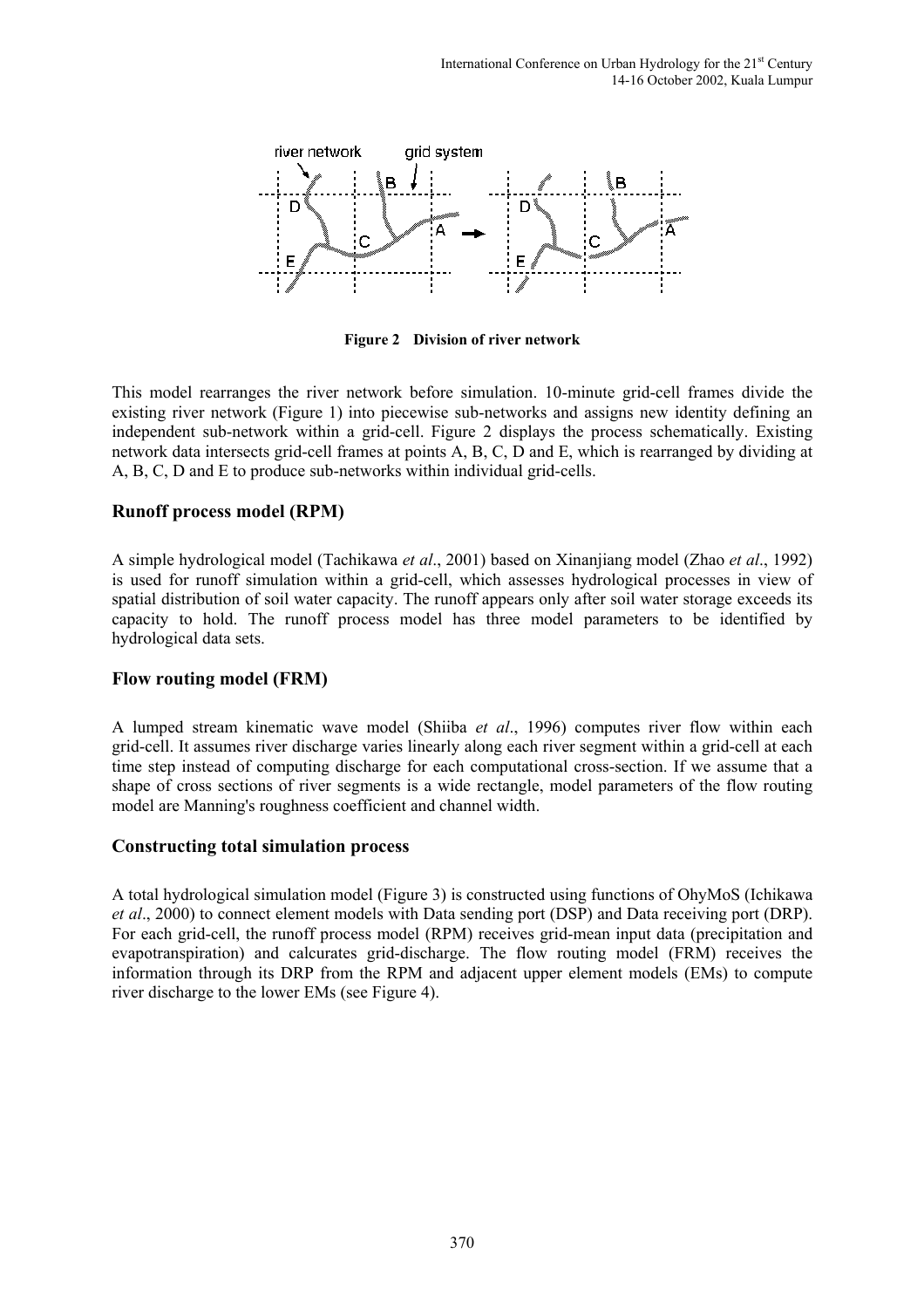

| Area $(km^2)$ |
|---------------|
| 2093          |
| 29844         |
| 132350        |
|               |

**hment area of test basins.** 

**Figure 3 Schematic drawing of total model.**



**Figure 4 Structure of element model**.



**Figure 5 Location of discharge stations.**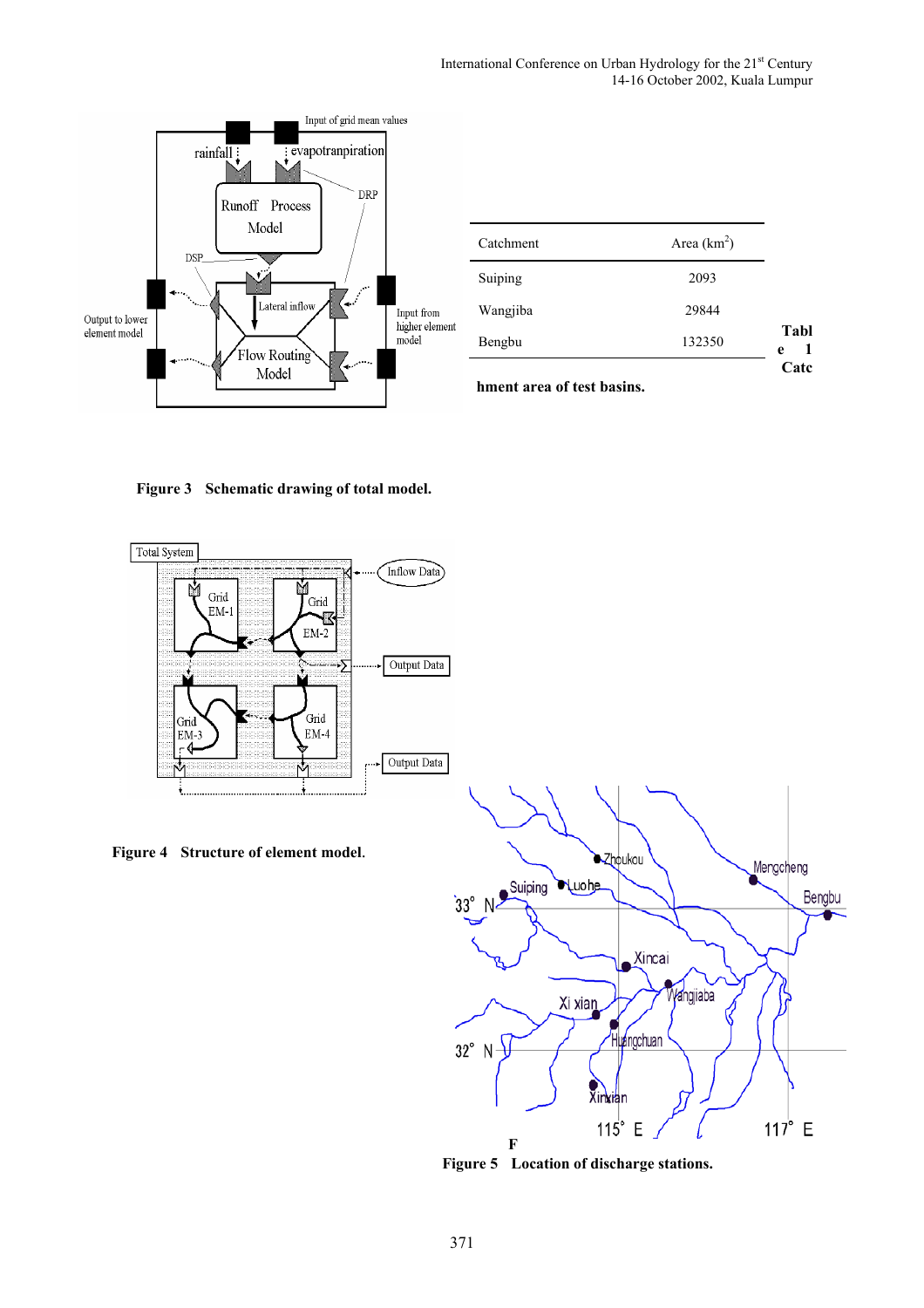Before exchanging information between EMs, the model automatically accumulates the calculated values and transfers that to lower EMs only on request. The flow path of river network arrangement defines the upper and lower EMs. They are linked in accordance with the network connection relationship to transfer the computed outputs. Total runoff simulation model is thus a combination of EMs.

#### **BASIN AND SUB-BASINS**

The Huaihe River Basin and two sub-basins are taken for this study. Three points namely Suiping, Wangjiba and Bengbu (see Figure 5) are adopted to compare the model output against the observed discharge. The largest catchment is Bengbu and smallest is Suiping (see Table 1).

### **INPUT DATA DESCRIPTION**

The input hydrological data is grid-mean precipitation and actual evapotranspiration. Original data, after extraction, is fed into the model with resolution conversion. The simulation model accepts 10-minute spatial and 1-hour temporal resolution data. Therefore data resolution is converted as the simulation model's requirement. Following two kinds of data are used for discharge simulation and the results are compared.

### **HUBEX-IOP EEWB data**

A five-minute grid resolution data set created for Estimation of Energy and Water Budget (EEWB) in the Huaihe River Basin, China (Kozan *et al*., 2001) is used in this study. The data set is generated based on the data observed during Huaihe River Basin Experiment - Intensive Observation Period (HUBEX-IOP) in 1998. Grid-mean precipitation data is produced by interpolation of the ground observation points. This interpolation considers both distance and direction of each observation station. Hourly precipitation data is interpolated from 12 hour accumulated values. Grid-mean evapotranspiration data is generated from the observed surface meteorological data with the use a land surface model, SIBUC model (Tanaka *et al*., 1998).

#### **GAME reanalysis product**

Using 2-dimensional forecast data of GAME (GEWEX Asian Monsoon Experiment) reanalysis product (Version 1.1) with 1.25 and 2.5-degree resolutions (Meteorological Research Institute, Japan Meteorological Agency, 2000), the precipitation and actual evapotranspiration data are extracted for all the grids lying in the basin. These data sets were produced using JMA 4DDA (4 dimensional data assimilation) system in a cooperative study of MRI/JMA and EORC/NASDA. The data sets have an advantage of including the GAME special observation of off-line radio-sonde data set. The temporal resolution of these data is 6-hour.

### **DISCHARGE SIMULATION Discharge simulation by using HUBEX-IOP EEWB data**

HUBEX-IOP EEWB data is converted to 10-minute spatial resolution by averaging the adjacent grid data before feeding into the hydrologic model. It gives quite satisfactory result while simulating the discharge with HUBEX-IOP EEWB data input at Suiping and Wangjiba catchment (see Figures 6 and 7). However, the simulation remains good at Bengbu only for initial 60 days, and after then the runoff is predicted below observed values (see Figure 8). The water budget (Figure 9) clearly reflects this distinct difference between observed and simulated values of accumulated discharge, showing significant mismatch after  $180<sup>th</sup>$  days.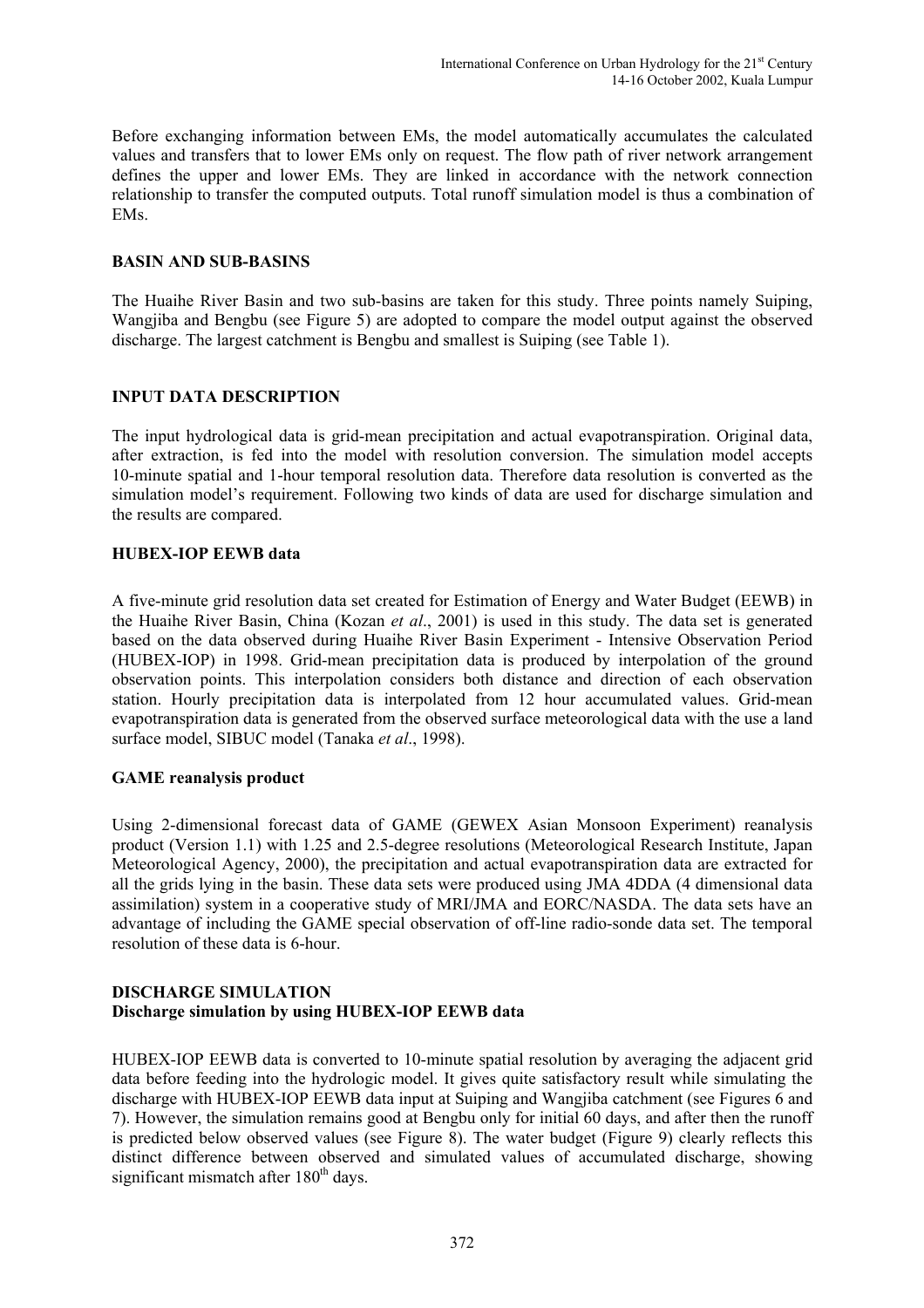



 **Wangjiba with HUBEX-IOP data**.



**Figure 8 Simulation result at Bengbu with HUBEX-IOP data. Figure 9 Water budget at Bengbu** 

 **with HUBEX-IOP data.**

#### **Discharge simulation by using GAME reanalysis product**

GAME reanalysis data is rearranged to fit according to the need of the model input requirement. While rearranging input data, all 10-minute grid cells, lying within 1.25-degree grid coverage, are assigned same value to maintain 1.25-degree resolution. The intersecting grid-cells are assigned average values. The original 6-hour data is changed to 1-hour data assuming uniform distribution to maintain 6-hour interval data. Thus the resolution of input data is maintained as 1.25-degree 6-hour data. Similar practice is applied in the case of 2.5-degree resolution data as well.

#### **1.25-degree resolution input**

The simulation results at Suiping using GAME 1.25-degree data input are not satisfactory, as it fails to attain the peak values several times (Figure 10). Also, it is hard to follow the observed discharge at many places especially after 70<sup>th</sup> days. The simulation results at Wangjiba are nearly following the observed hydrograph but it fails at many places (Figure 11). Distinct error is seen in attaining peak values and between  $220<sup>th</sup>$  to  $230<sup>th</sup>$  days, however trend is represented better. However, it gives good result at Bengbu (Figure 12). The observed low flow in between  $165<sup>th</sup>$  and  $180<sup>th</sup>$  days are not represented properly, but the peak flow is simulated quite better than that with HUBEX-IOP EEWB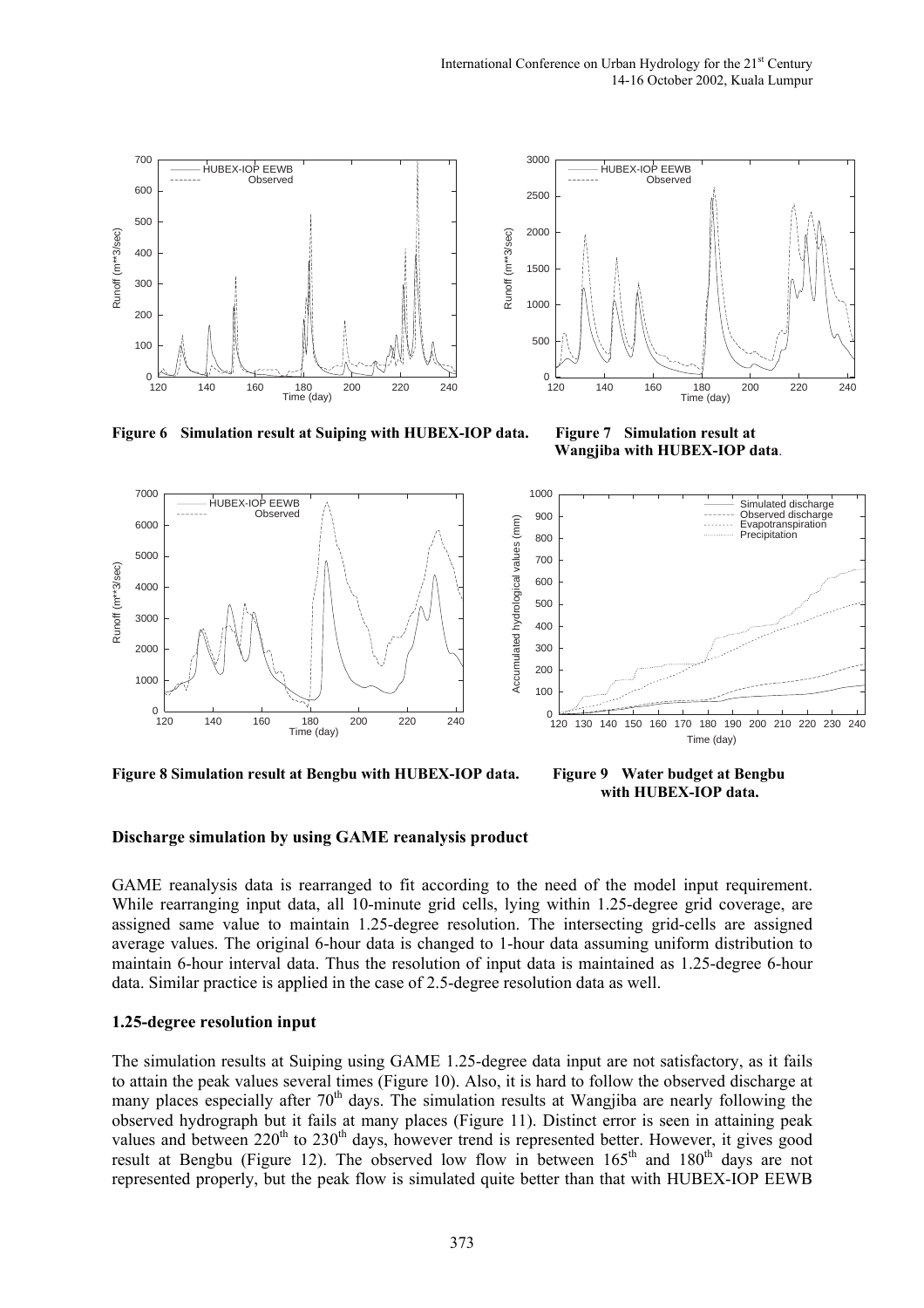data. The recession limb of the hydrograph is still not simulated properly. Errors are present in further periods too but the trend follows the observed hydrograph. Looking over the accumulated discharge, it gives very good matching with observed one (Figure 13), and shows satisfactory agreement with the water budget.





**Figure 10 Simulation result at Suiping with GAME data. Figure 11 Simulation result at** 

 **Wangjiba with GAME data**.

Simulated Discharge Observed Discharge Evapotranspiration Precipitation



**Figure 12 Simulation result at Bengbu with GAME data. Figure 13 Water budget at Bengbu with** 

 **GAME 1.25-deg data.** 

120 140 160 180 200 220 240 Time (day)



 $0\frac{1}{120}$ 

<u>. . . . . . .</u>

. . . . . . . .

 **Figure 14 Water budget at Bengbu with GAME 2.5-deg data.**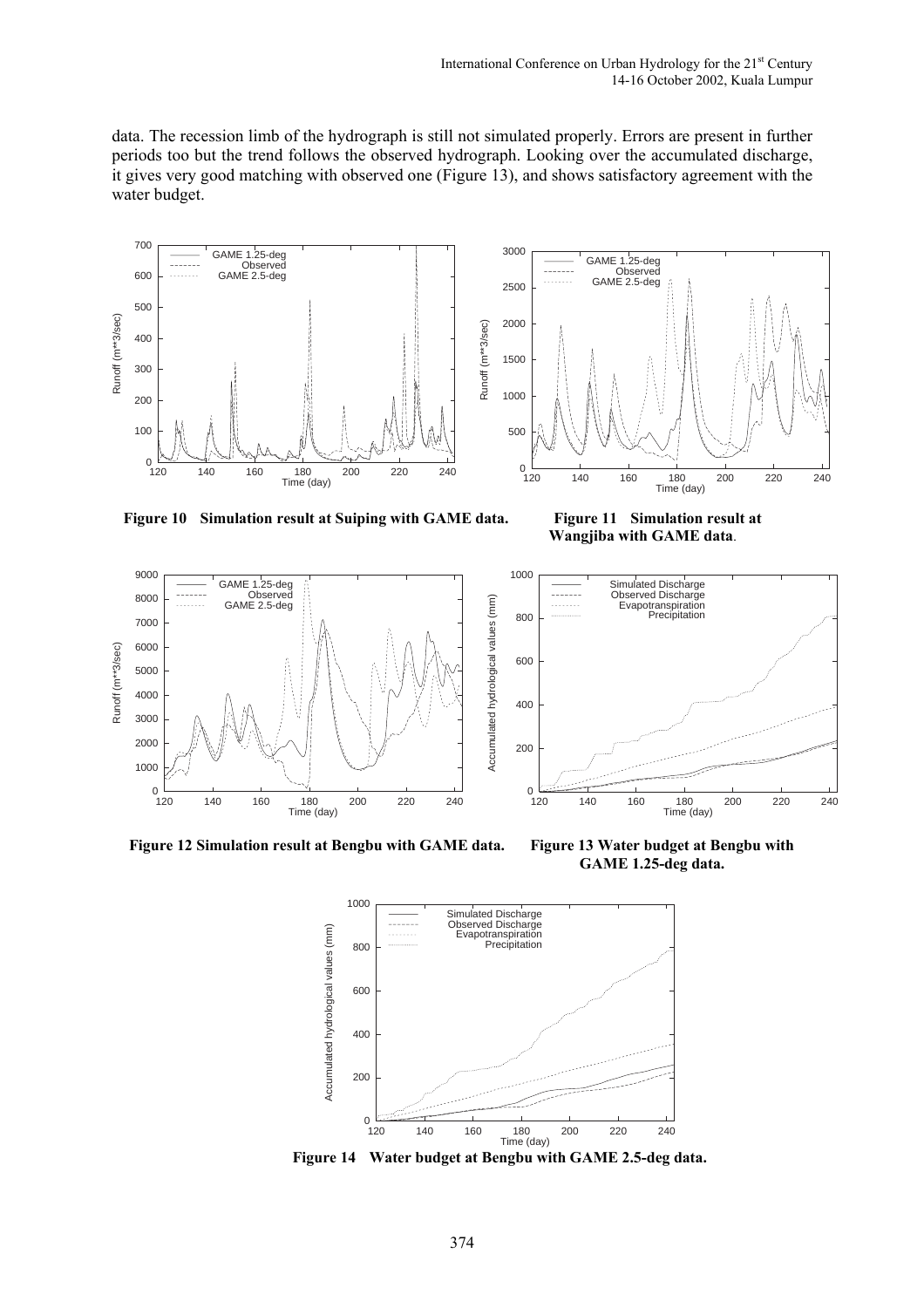## **2.5-degree resolution input**

This data did not give good simulation results in either basin (Figures 10, 11, 12). In the water budget at Bengbu, accumulated discharge shows better in initial 50 days, and then there is great mismatch (Figure 14).

#### **Why so much variation in result?**

The largest basin, Bengbu, touches seven 2.5-degree grid cells but only one lies completely within it. Diverse local hydrological and meteorological behaviors are impossible to be reflected in coarse grid information. The river basin's diverse variability, which the present data does not reflect, may be influencing factor in flow routing process. Hence the mean value of all the locations within its coverage is believed as the major cause of failure to represent the true basin conditions. On the other hand, the results are quite satisfactory with 1.25-degree data, where the same basin touches eighteen 1.25-degree grid-cells, among them ten grid-cells lie completely within it. This provides a base to accept that the increased number of grid cell within the catchment improves the result.

Looking over the smallest study basin Suiping, the simulated results are almost similar for 1.25-degree and 2.5-degree data, both not matching with observed one (Figure 10). The grid area is larger than the catchment area in both cases. Thus, the simulation model with uniform spatial data, which does not represent the true site condition, produces much deviation in a simulation result than the real one.

### **Effects of interpolation**

GAME 1.25-degree data and the Bengbu catchment are chosen for observing the effects of data interpolation, as it is the best simulated combination among the alternatives in previous section. Data are separately interpolated in space and time, and then fed into the model to observe the effects in discharge simulation.

#### **Spatial interpolation**

Assuming that the original grid data refers to the grid intersection points, the bilinear interpolation is applied before feeding the input data to the hydrological model. This experiment gave worse simulation result at Bengbu than the original data unlike the expectation (Figure 17). The peak values did not match, although it is able to represent the trend. The error is quite distinctive after  $220<sup>th</sup>$  days of simulation at Bengbu. In addition to that, the spatially interpolated data did not give better simulation results in Suiping and Wangjiba (Figures 15, 16). Significant variations in simulation results are observed with respect to original data as an effect of spatial interpolation.

#### **Temporal interpolation**

Using linear interpolation, the original data with 6-hour interval is changed into 1-hour time step data. This data gave almost similar result as that of original data (Figures 15, 16, 17). The output values are changed slightly but still they are not significant for all three basins.

# **Spatial and Temporal interpolation**

Integrating both spatial interpolation and temporal interpolation, a new data with 10-minute spatial and 1-hour temporal resolution data is created. It gives almost similar result as that of spatial interpolation only (Figures 15, 16, 17). This means that spatial interpolation has dominant effect for discharge simulation.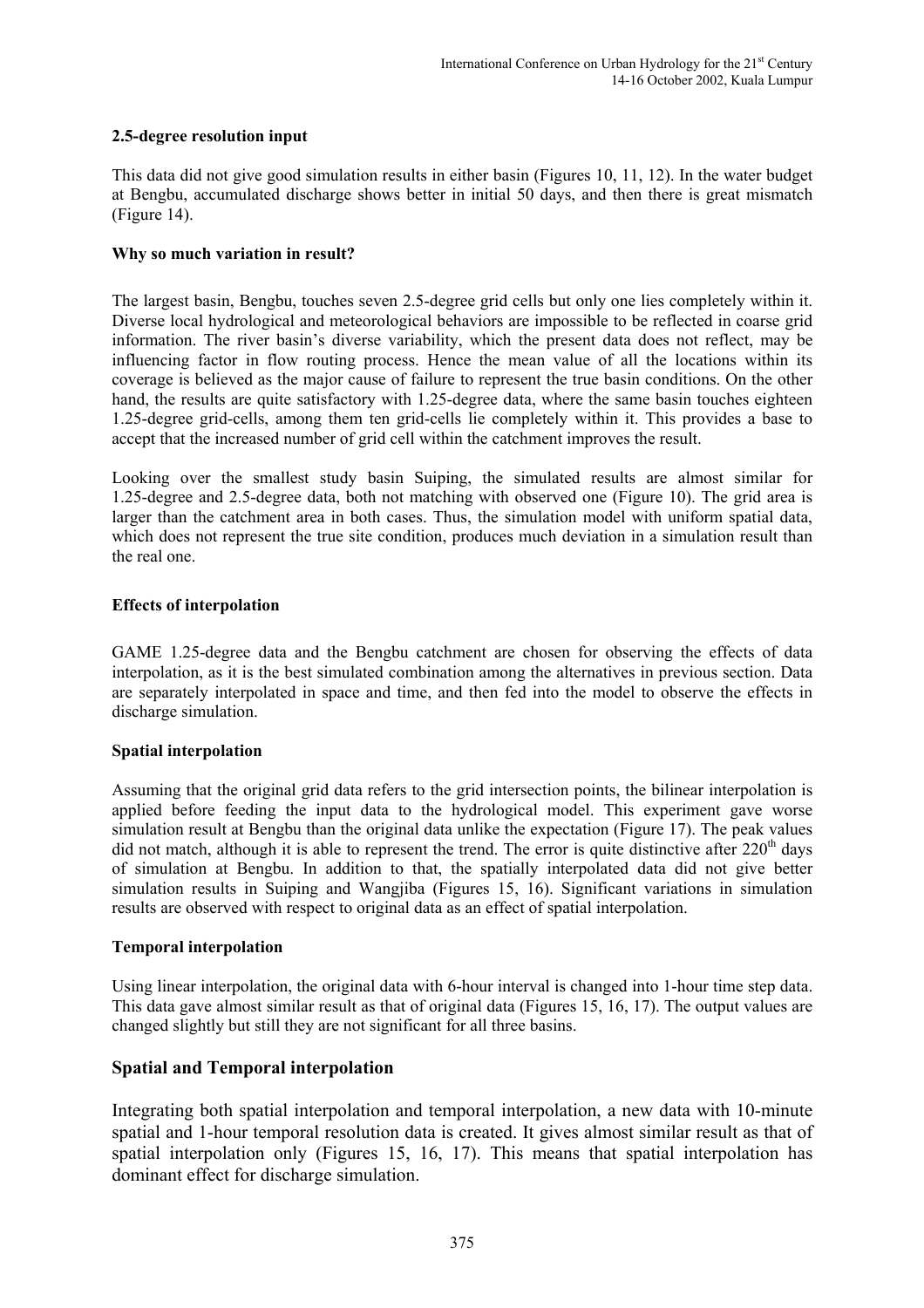

**Figure 15 Simulation result with interpolated data at Suiping. Figure 16 Simulation result with interpolated data at Wangjiba.**



**Figure 17 Simulation result with interpolated data at Bengbu.** 

### **Performance of channel routing model**

Figures 18, 19 and 20 show the effects of the river flow routing model on simulation results with the use of HUBEX-IOP EEWB data. In these simulations, the channel width is determined by using the relationship shown in Figure 21. The relationship is obtained using the channel cross section data of the Huaihe River. In the simulated hydrographs, the solid line represents the hydrograph simulated with the river routing model and the broken line shows the one without the river routing model. The solid hydrograph in Figure 20 and the solid hydrograph in Figure 8 is the same hydrograph. This simulation shows that the effect of river routing to estimate river discharge for a large river basin is quite large and it is quite important to incorporate the effect into the hydrological model effectively.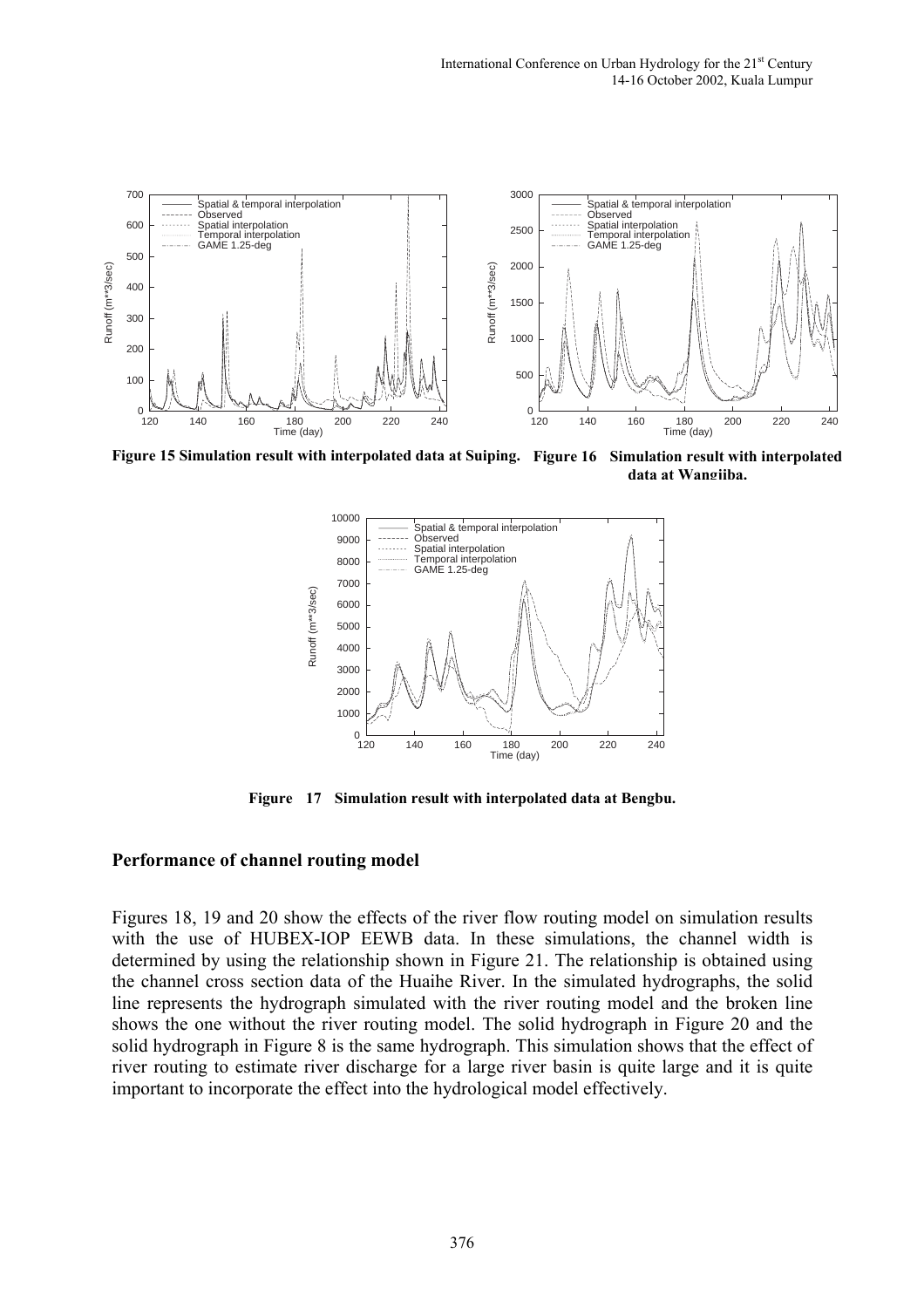





**Figure 20 Simulation result without routing at Suiping.** 



**Figure 19 Simulation result without routing at**

**Wangjiha** 



**Figure 21 Relationship between catchment area and channel width.**

# **INFORMATION NEEDS FOR FLOOD FORECASTING**

#### **Forcing data resolution**

The obtained results clearly indicate that the distributed hydrological model is very sensitive with resolution of forcing data. Of course, the accurate higher resolution data gives better solution. If we see over the ratio of input-resolution and catchment size (IC ratio), it indicates that there exists some ratio which provides the suitability of the forcing data resolution to input in the distributed hydrological model with respect to catchment size. A summary of IC ratios is presented in Table 2.

While the ratio of input-resolution and catchment size (IC ratio) is 1:13, it gave good result at Bengbu. The results are found satisfactory with the IC ratio is 1:168 at Wangjiba and with the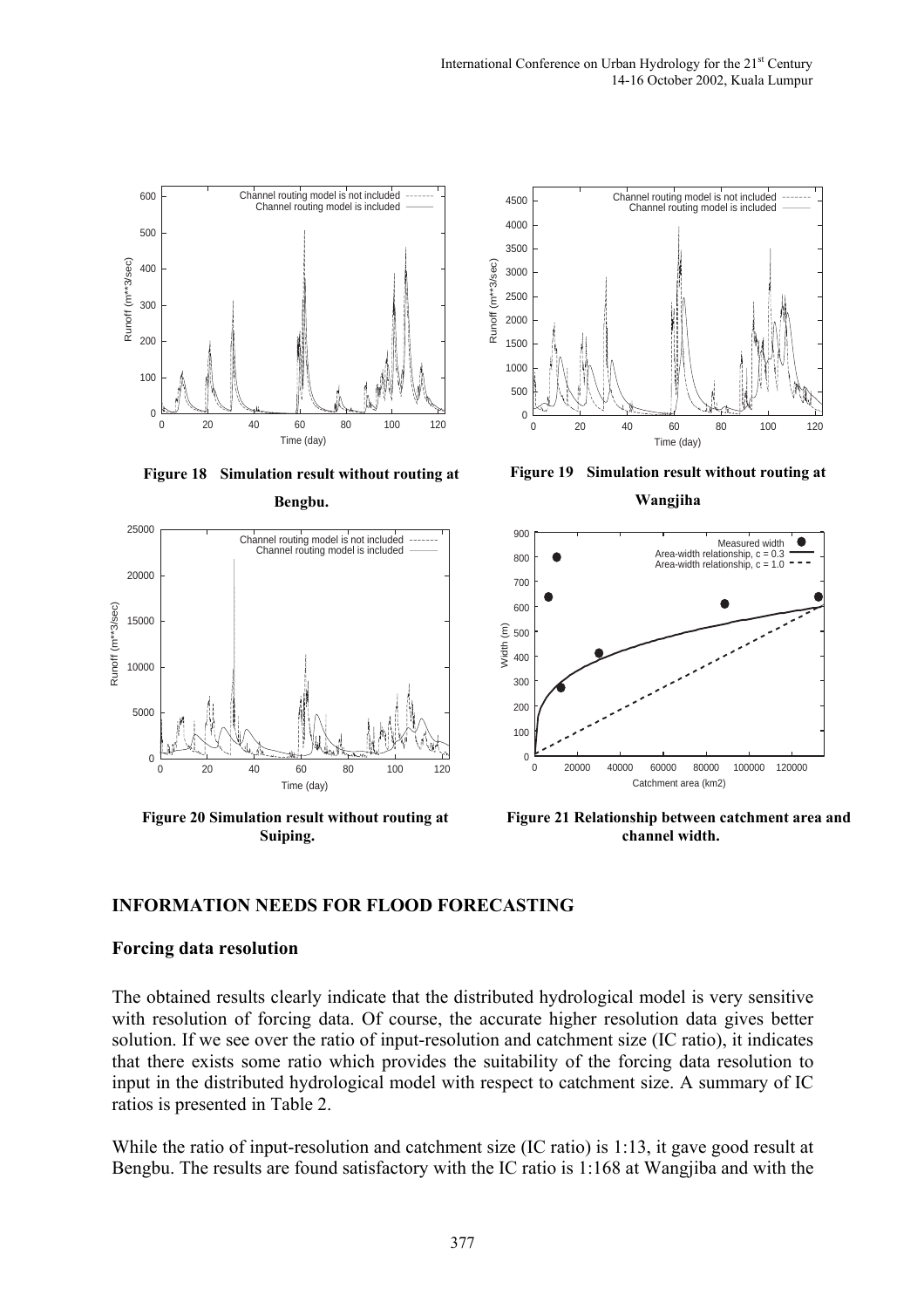IC ratio 1:11 at Suiping. Simulation is not satisfactory with lower IC ratios. It may be too early to draw some specific conclusion, but still this study suggests that the results of distributed hydrologic models are better while IC ratio is more than that of 1:10. To set a general acceptable IC ratio or to investigate the relationship of IC ratio with other hydrological factors may be a good research topic in the coming days.

| Resolution                           | Bengbu   | Wangjiba | Suiping |
|--------------------------------------|----------|----------|---------|
| $2.5$ -degree<br>(GAME Re-analysis)  | 1:3.3    | 1:0.75   | 1:0.05  |
| $1.25$ -degree<br>(GAME Re-analysis) | 1: 13.24 | 1:2.98   | 1:0.21  |
| 10-minute<br>(HUBEX-IOP EEWB)        | 1:744.5  | 1:167.9  | 1:11.78 |

**Table 2 Input-resolution-Catchment (IC) ratio.** 

# **Forcing data interpolation**

The results of interpolated data display that the effect of spatial interpolation is dominant in distributed hydrologic simulation than the temporal interpolation. This means the spatial distribution effect is very sensitive. It is obvious to have less effect of temporal distribution in large basins like Bengbu and Wangjiba because of larger travel time, and also it did not affect much in the simulation result of Suiping. This phenomenon is present in the result with spatially and temporally interpolated data as well.

The higher grid resolution is not necessarily good in hydrological modeling. Basically, the high-resolution data generation using interpolation techniques from the coarse grid intervals may have poor performance than the original one for large catchments. Spatially interpolated input data given to simulate river flow at Bengbu has shown this (Figure 17). The larger grid data includes the average values within the grid cell but linear or bilinear spatial interpolation does not reproduce the data that considers topographical variations, catchment boundaries and hydrological characteristics exactly. Therefore, in distributed hydrological modeling, it cannot simulate the hydrological behavior of zonal variation by applying such interpolation techniques.

# **Incorporation of river flow regulation by human activity into hydrological model**

In the study basin area, large numbers of dams are operating but this model does not consider the discharge manipulation due to dam operation. The obtained hydrographs display some hints about the effect of dam operation. It does not distinctly indicate hydrograph attenuation even though recession parts are widened in observed hydrograph. To explain these behaviors more specifically, it needs further studies. If the discharge variations are due to effects of dam operation, then it will give a strong support to verify the suitability of GAME reanalysis product in hydrological modeling processes.

# **Channel routing model**

For river discharge simulation of large-scale catchments, the effect of channel routing has a dominant role on forming a hydrograph. Thereby it is quite important to incorporate a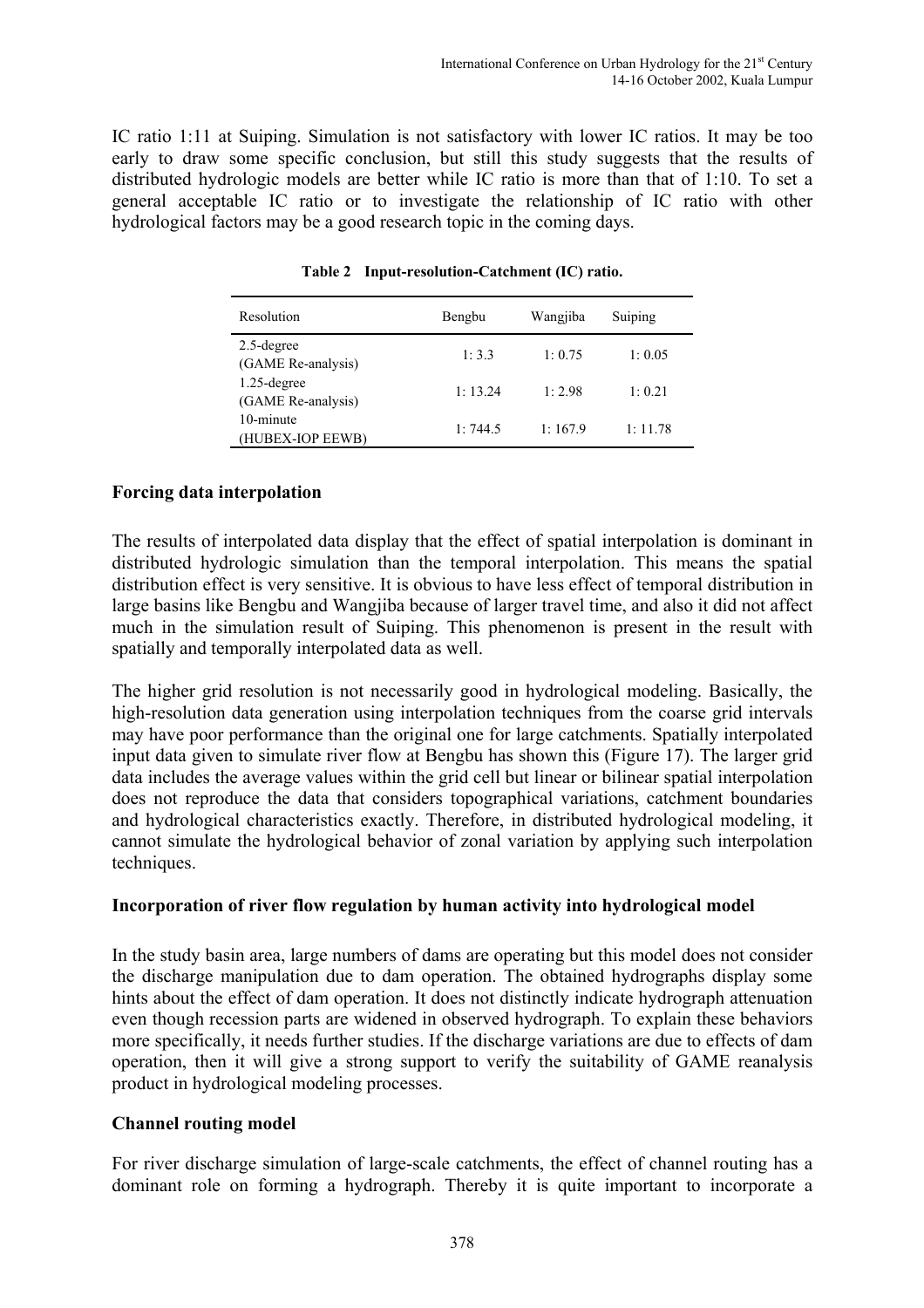channel routing model into an entire hydrologic simulation model. To build a river routing model, channel network data sets having information of locations and connection relationship of channel segments are indispensable.

# **CONCLUDING REMARKS**

In this paper, a development of a macro-scale grid based distributed hydrological model and its application to the Huaihe River basin in China (132,350km2) using HUBEX-IOP EEWB data and GAME reanalysis product were presented. The distributed hydrological model is very sensitive with resolution of forcing data input. HUBEX-IOP EEWB data gave good simulation results for Suiping and Wangjiba basins at Huaihe region. GAME reanalysis 2.5-degree data was not suitable to reproduce the river discharge, however, GAME reanalysis 1.25-degree data gave good simulation results at Bengbu of Huaihe River Basin. The results obtained in this research are summarized as follows:

- Better simulations are achieved while the IC ratio (Input-resolution-Catchment ratio) is more than 1:10.
- Spatial distribution of data has significant effect than the temporal distribution in distributed hydrologic modeling.
- The importance of a channel routing model and incorporation of the effect of dam regulation into a hydrologic model is suggested.

# **ACKNOWLEDGMENT**

Providing HUBEX-IOP EEWB data by Mr. K. Tanaka and Mr. O. Kozan at DPRI, Kyoto University and GAME reanalysis product conducted by Meteorological Research Institute, Japan Meteorological Agency and Earth Observation Research Center/National Space Development Agency of Japan are highly acknowledged. The authors are also grateful to the Grants-in-Aid for Scientific Research, Encouragement of Young Scientists (A) 13750491 provided by Japan Society for the Promotion of Science.

# **REFERENCES**

Ichikawa Y., Shiiba M., Tachikawa Y. and Takara K. (2000). "Object oriented hydrological modeling system", *HydroInfromatics, CD-ROM*, Cedar Rapids, Iowa.

Kozan O., Tanaka K. and Ikebuchi S. (2001). "Estimation of Energy and Water Budget in the Huaihe River Basin, China", *Game publication,* no. 28 pp. 32-35*.*

Meteorological Research Institute, Japan Meteorological Agency. (2000) http://gain-hub.mri-jma.go.jp/4dda/GAME\_reanal\_1.html

Shiiba, M., Ichikawa, Y., Ikebuchi, S., Tachikawa, Y. and Takasao, T. (1996). "Scale-up of a runoff model using GIS and an object-oriented hydrological modeling system", *Proceedings of HydroGIS 96: Application of Geographic Information System in Hydrology and Water Resources Management, IAHS Publ.,* No. 235, pp. 63~70*.*